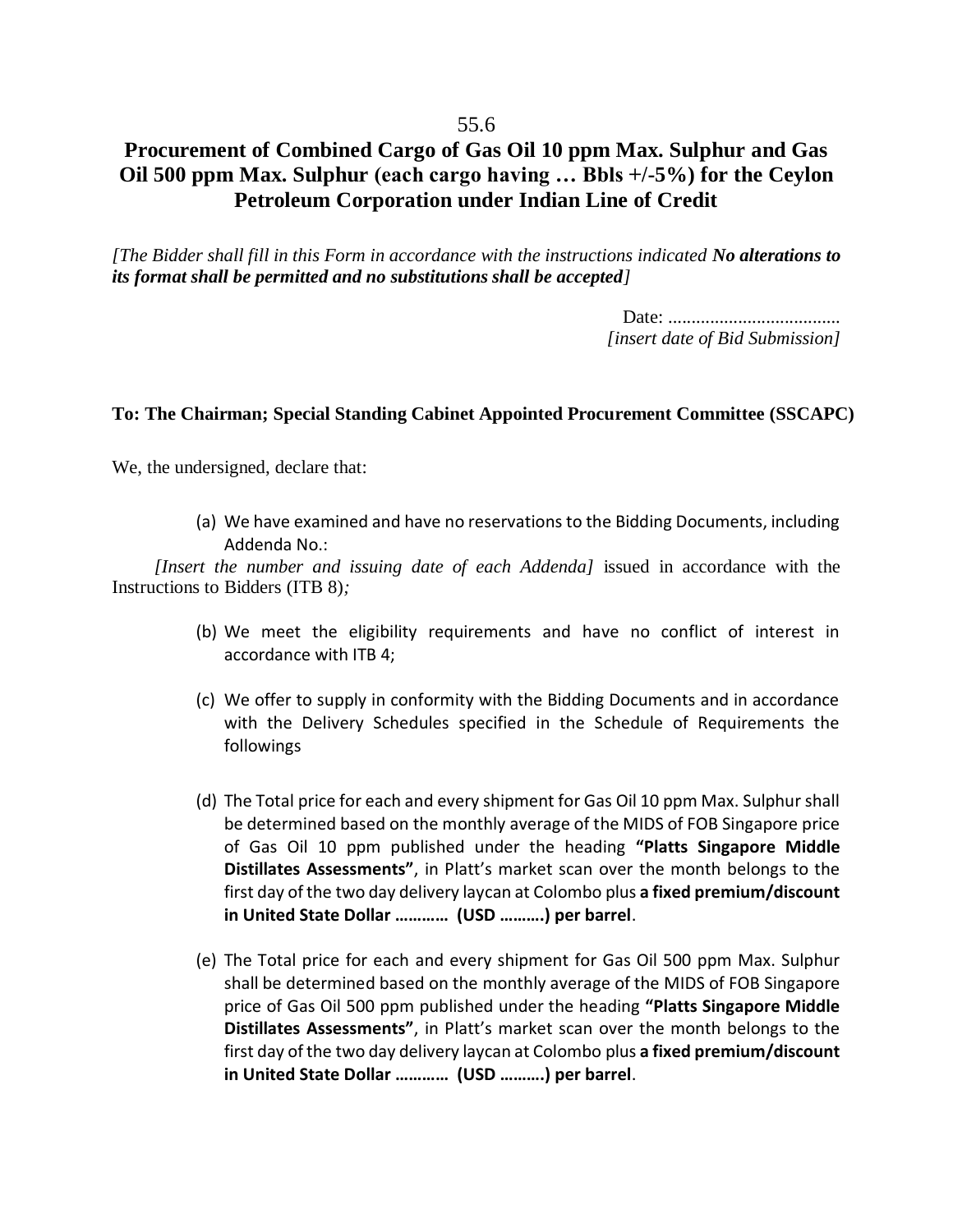| <b>Product</b>                                                                                                                   | Per Cargo<br>Quantity                                 | No of shipments<br>offered                             | <b>Premium / Discount on</b><br>(USD per Bbl) |
|----------------------------------------------------------------------------------------------------------------------------------|-------------------------------------------------------|--------------------------------------------------------|-----------------------------------------------|
|                                                                                                                                  |                                                       |                                                        | <b>DAP</b> Colombo basis                      |
| Gas Oil 500 ppm Max. Sulphur (Auto /<br>High Speed Diesel)<br>Gas Oil 10 ppm Max. Sulphur                                        | 227,500 Bbls +10/-<br>5%<br>$52,500$ Bbls +10/-<br>5% | Maximum of<br>2 shipments<br>will be<br>allowed to bid |                                               |
| <b>BID DOCUMENT CLAUSE REFERENCE</b>                                                                                             |                                                       |                                                        | <b>COMPLIANCE</b>                             |
| <b>Bid Security Guarantee</b>                                                                                                    |                                                       |                                                        | Comply / Not comply                           |
| Contractual cargo quantities                                                                                                     |                                                       |                                                        | <b>Comply / Not comply</b>                    |
| Delivery                                                                                                                         |                                                       |                                                        | Comply / Not comply                           |
| Quality                                                                                                                          |                                                       |                                                        | Comply / Not comply                           |
| Source of supply                                                                                                                 |                                                       |                                                        | Comply / Not comply                           |
| Mode of Loading                                                                                                                  |                                                       |                                                        | <b>Comply / Not comply</b>                    |
| Inspection at Load port                                                                                                          |                                                       |                                                        | <b>Comply / Not comply</b>                    |
| Inspection at Discharge port                                                                                                     |                                                       |                                                        | <b>Comply / Not comply</b>                    |
| Recovery of damages or losses for CEYPETCO due to unacceptable quality                                                           |                                                       |                                                        | Comply / Not comply                           |
| Out-turn loss                                                                                                                    |                                                       |                                                        | Comply / Not comply                           |
| Price / Payment / interest                                                                                                       |                                                       |                                                        | <b>Comply / Not comply</b>                    |
| DAP Colombo price for Gas Oil 10 ppm Max. Sulphur calculation method                                                             |                                                       |                                                        | Comply / Not comply                           |
| Title and Risk                                                                                                                   |                                                       |                                                        | <b>Comply / Not comply</b>                    |
| Performance Security Guarantee                                                                                                   |                                                       |                                                        | <b>Comply / Not comply</b>                    |
| Claims, disputes and recovery of damages or losses for CEYPETCO for late<br>delivery and delivery of lesser quantity than agreed |                                                       |                                                        | <b>Comply / Not comply</b>                    |
| Award of the tender                                                                                                              |                                                       |                                                        | Comply / Not comply                           |
| Delivery of Product at Colombo                                                                                                   |                                                       |                                                        | Comply / Not comply                           |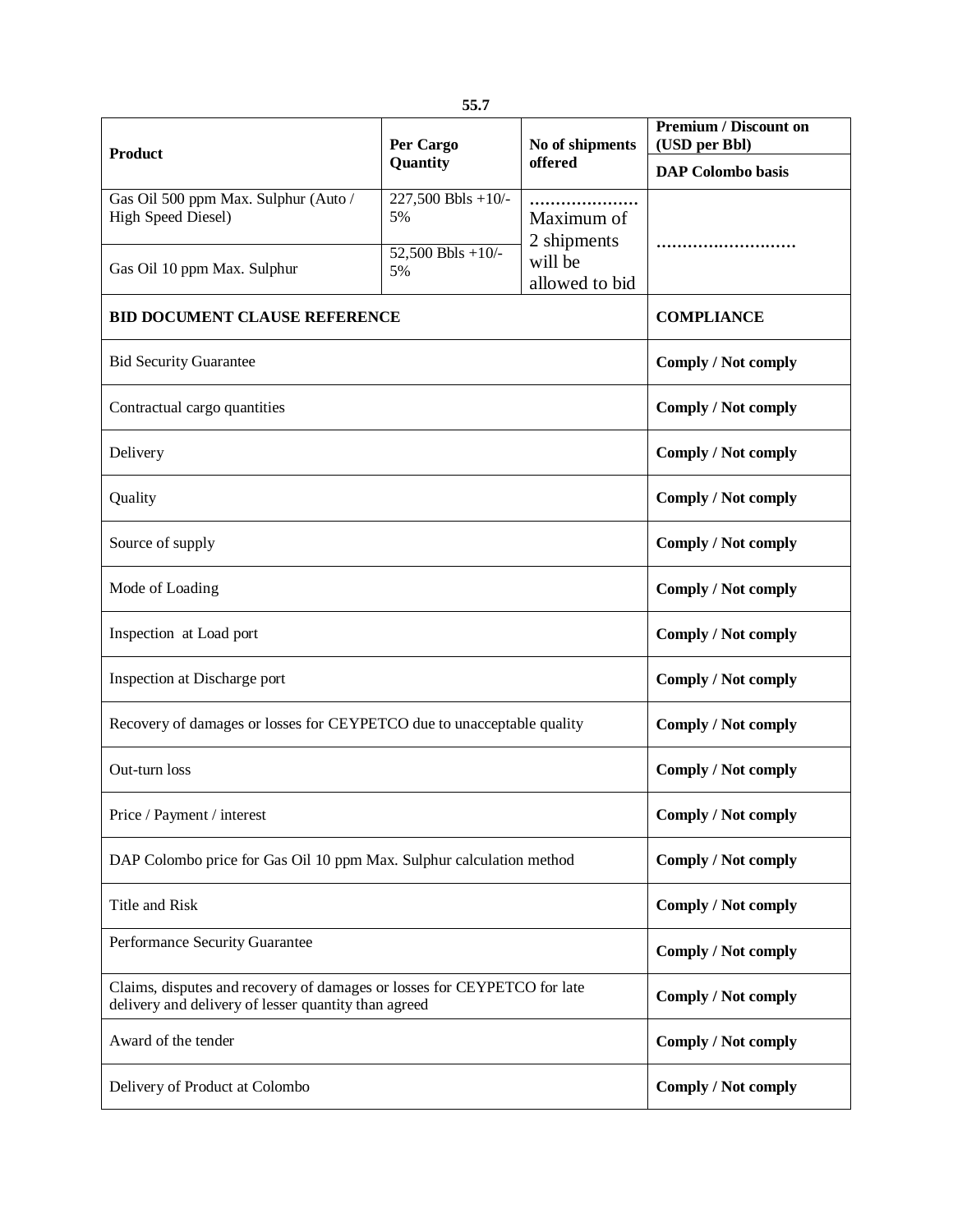| Delivery of products for single berth at Dolphin Tanker Berth, Colombo                                                                                              | <b>Comply / Not comply</b> |
|---------------------------------------------------------------------------------------------------------------------------------------------------------------------|----------------------------|
| Delivery of products for single berth at SPM Muthurajawela, Colombo                                                                                                 | <b>Comply / Not comply</b> |
| Delivery of products for dual berth discharge at Dolphin Tanker Berth, Colombo &<br>SPM Muthurajawela, Colombo                                                      | Comply / Not comply        |
| Laytime for discharge at Dolphin Tanker Berth, Colombo                                                                                                              | <b>Comply / Not comply</b> |
| Laytime for discharge at SPM Muthurajawela, Colombo                                                                                                                 | Comply / Not comply        |
| Laytime for dual berth discharge at Dolphin Tanker Berth, Colombo & SPM<br>Muthurajawela, Colombo                                                                   | <b>Comply / Not comply</b> |
| Notice of arrival at Colombo                                                                                                                                        | <b>Comply / Not comply</b> |
| Requirements of tankers for discharging of product via Dolphin Tanker Berth,<br>Colombo                                                                             | Comply / Not comply        |
| Requirements of tankers for discharging of product via SPM Muthurajawela,<br>Colombo                                                                                | Comply / Not comply        |
| Line flushing at Dolphin Tanker Berth, Colombo                                                                                                                      | <b>Comply / Not comply</b> |
| Line flushing at SPM Muthurajawela, Colombo                                                                                                                         | <b>Comply / Not comply</b> |
| Demurrage                                                                                                                                                           | <b>Comply / Not comply</b> |
| Force Majeure                                                                                                                                                       | <b>Comply / Not comply</b> |
| Other requirements                                                                                                                                                  | <b>Comply / Not comply</b> |
| Submission of Bids                                                                                                                                                  | <b>Comply / Not comply</b> |
| Submission of a Board resolution authorizing the person who signs the bid or a<br>documented decision of the partners in a partnership as the case may be           | Comply / Not comply        |
| A letter of Authorization enabling the local agent to submit the bid                                                                                                | Comply / Not comply        |
| Proper authority to the officer who signs the bids (authorized officer) from the<br>respective bidder or the principal for signing all documents related to the bid | Comply / Not comply        |
| Validity of the offer                                                                                                                                               | Comply / Not comply        |
| <b>Contract Agreement</b>                                                                                                                                           | Comply / Not comply        |
| Agreement to Amendment Notice(s) [if any]                                                                                                                           | Comply / Not comply        |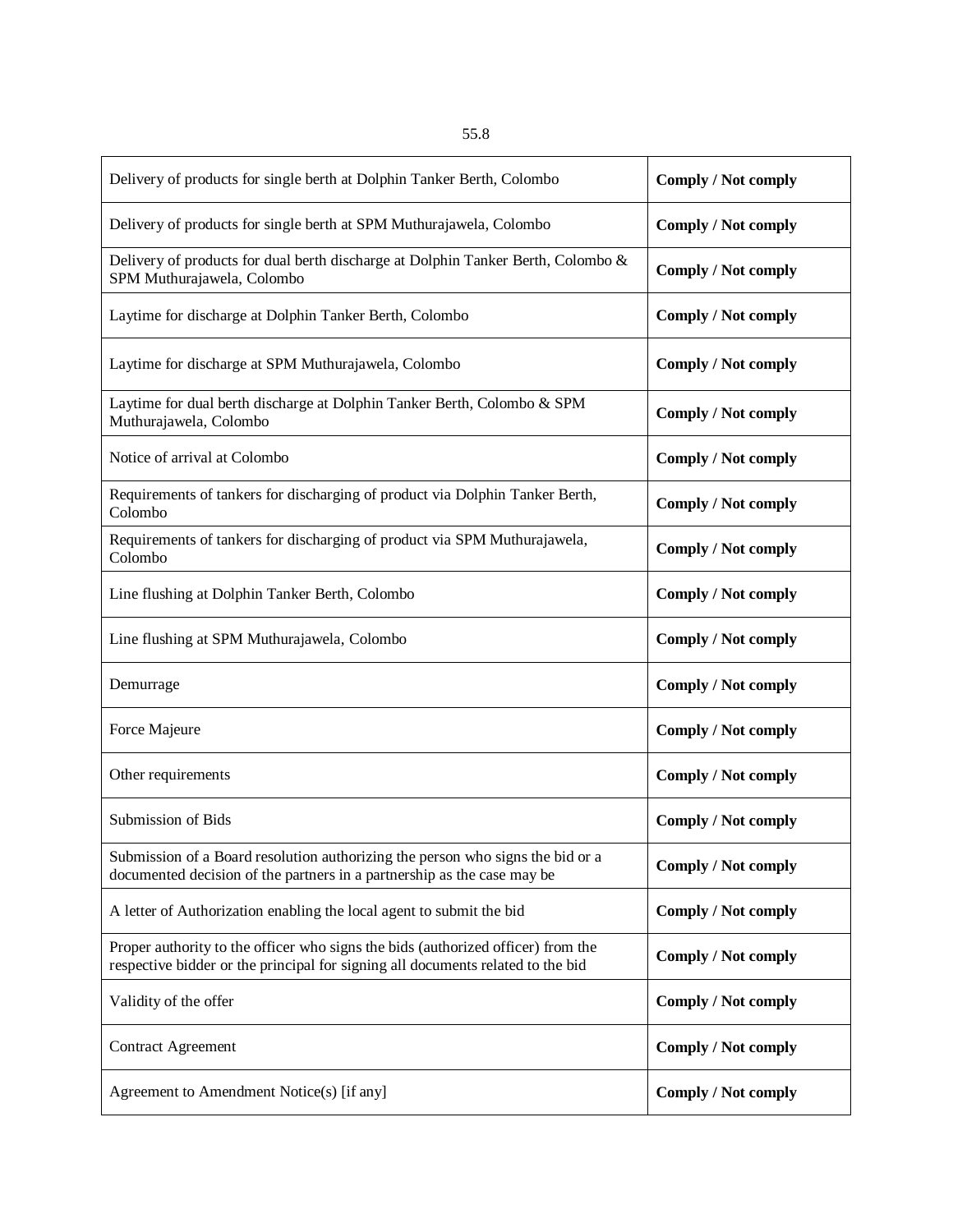| PROPERTY/TEST                                                | <b>TEST METHOD</b>           | <b>SPECIFICATIONS</b>                                                                    | <b>COMPLIANCE</b>          |
|--------------------------------------------------------------|------------------------------|------------------------------------------------------------------------------------------|----------------------------|
| <b>APPEARANCE</b>                                            |                              | CLEAR, BRIGHT<br><b>AND FREE FROM</b><br><b>WATER &amp; VISIBLE</b><br><b>IMPURITIES</b> | <b>Comply / Not comply</b> |
| DENSITY AT 15 $^0C$ kg/m <sup>3</sup>                        | ASTM D 1298 / ASTM<br>D 4052 | $820 - 845$                                                                              | <b>Comply / Not comply</b> |
| <b>COLOUR</b>                                                | ASTM D 1500                  | MAX. 1.5                                                                                 | <b>Comply / Not comply</b> |
| <b>DISTILLATION</b>                                          | ASTM D 86                    |                                                                                          | <b>Comply / Not comply</b> |
| E250 Vol % MAX                                               |                              | <65                                                                                      | <b>Comply / Not comply</b> |
| E350 Vol % MIN                                               |                              | 85                                                                                       | <b>Comply / Not comply</b> |
| T95 $\mathrm{^{0}C}$                                         |                              | <b>MAX. 360</b>                                                                          | <b>Comply / Not comply</b> |
| <b>CETANE INDEX OR</b>                                       | ASTM D 976 / ASTM<br>D 4737  | <b>MIN. 50 (NOTE 1)</b>                                                                  | <b>Comply / Not comply</b> |
| <b>CETANE NUMBER</b>                                         | ASTM D 613                   | <b>MIN. 51</b>                                                                           | <b>Comply / Not comply</b> |
| CFPP <sup>0</sup> C                                          | ASTM D 6371                  | $MAX. +5$                                                                                | <b>Comply / Not comply</b> |
| SULPHUR CONTENT mg/kg                                        | ASTM D 5453<br>ASTM D 2622   | <b>MAX.</b> 10                                                                           | <b>Comply / Not comply</b> |
| FLASH POINT <sup>0</sup> C                                   | ASTM D93                     | <b>MIN. 55</b>                                                                           | <b>Comply / Not comply</b> |
| VISCOSITY KIN AT 40 °C,<br>cSt                               | ASTM D445                    | $2 - 4$                                                                                  | <b>Comply / Not comply</b> |
| WATER CONTENT mg/kg                                          | ASTM D 6304                  | <b>MAX. 200</b>                                                                          | <b>Comply / Not comply</b> |
| <b>CU - STRIP CORROSION 3</b><br>hrs AT 50 $^0C$             | ASTM D 130                   | MAX. 1                                                                                   | <b>Comply / Not comply</b> |
| ASH % m/m                                                    | ASTM D 482                   | <b>MAX. 0.01</b>                                                                         | Comply / Not comply        |
| CARBON RESIDUE, % m/m                                        | ASTM D 524 / ASTM<br>D 4530  | MAX. 0.2                                                                                 | <b>Comply / Not comply</b> |
| <b>PARTICULATE</b><br>CONTAMINANTS, TOTAL<br>mg/1            | ASTM D 6217                  | <b>MAX.</b> 10                                                                           | <b>Comply / Not comply</b> |
| TOTAL ACID NO. mg KOH/g                                      | ASTM D 664                   | MAX. 0.08                                                                                | <b>Comply / Not comply</b> |
| <b>CALORIFIC VALUE GROSS</b><br>kcal/kg                      | ASTM D 240                   | MIN. 10600                                                                               | Comply / Not comply        |
| <b>OXIDATION STABILITY</b><br>$g/m^3$                        | ASTM D 2274                  | <b>MAX. 25</b>                                                                           | <b>Comply / Not comply</b> |
| <b>DSEP RATING</b>                                           | ASTM D7261                   | $50 - 100$                                                                               | Comply / Not comply        |
| <b>FAME</b>                                                  | ASTM D7371                   | NON DETECTABLE<br>(NOTE 2)                                                               | <b>Comply / Not comply</b> |
| <b>LUBRICITY</b><br>(HFRR wear scar dia. $@60°c$ )<br>micron | ASTM D 6079                  | <b>MAX. 400</b>                                                                          | <b>Comply / Not comply</b> |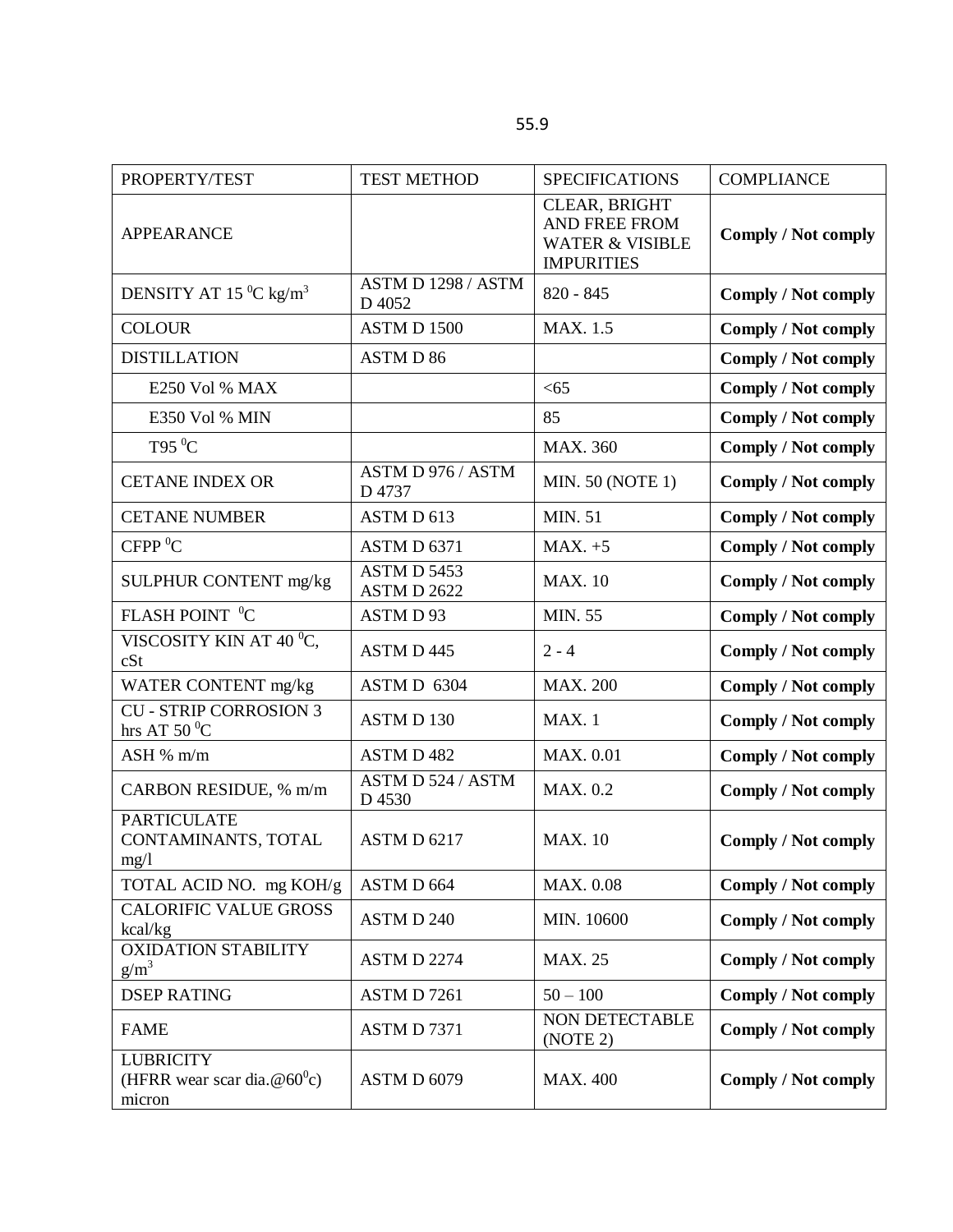| POLYCYCLIC AROMATIC | ASTM D 5186/ | MAX.1 | <b>Comply / Not comply</b> |
|---------------------|--------------|-------|----------------------------|
| HYDROCARBONS % m/m  | ASTM D 6591  |       |                            |

| IMPORTANT:                                                         |                     |  |  |  |
|--------------------------------------------------------------------|---------------------|--|--|--|
| NOTE <sub>1</sub><br>$\pm$ NOT APPLICABLE IF ANY CETANE IMPROVER   |                     |  |  |  |
| <b>ADDITIVE IS PRESENT</b>                                         | Comply / Not comply |  |  |  |
| : ADDITION OF BIO DIESEL OR BIO DIESEL BLENDS<br>NOTE <sub>2</sub> |                     |  |  |  |
| ARE NOT PERMITTED                                                  | Comply / Not comply |  |  |  |

- (f) Our bid shall be valid for the period of time specified in ITB Sub-Clause 19.1, from the date fixed for the bid submission deadline in accordance with ITB Sub-Clause 23.1, and it shall remain binding upon us and may be accepted at any time before the expiration of that period;
- (g) If our bid is accepted, we commit to obtain a performance security in accordance with ITB Clause 43 and CC Clause 17 for the due performance of the Contract;
- (h) We have no conflict of interest in accordance with ITB Sub-Clause 4.3;
- (i) Our firm, its affiliates or subsidiaries including any subcontractors or suppliers for any part of the contract has not been declared blacklisted by the National Procurement Agency; Further, we are not blacklisted/ debarred by any multilateral agency or any Govt. authority in India or Sri Lanka Further, we are not blacklisted/ debarred by any multilateral agency or any Govt. authority in India or Sri Lanka. In case we are blacklisted/ debarred/sanctioned during bidding process and Project implementation phase, we shall immediately inform the Purchaser and Exim Bank of such blacklisting/ debarment/sanction and reasons thereof and we note that this may lead to cancellation of the Bid submitted by us and/or cancellation of the Contract, if awarded.
- (j) In case, during bidding process and Project implementation phase, if our account is classified as Non-Performing Asset (NPA) with any Bank/FI or our companies/ promoters/ directors appear in Reserve Bank of India (RBI) Caution List, RBI Wilful Defaulter List (Suit filed as well as non-suit filed), Credit Information Bureau India Ltd. (CIBIL) Defaulter List or any other negative list of central and state government agencies, updated from time to time, we shall immediately inform the Purchaser and Exim Bank of the same along with reasons thereof and note that this may lead to cancellation of the Bid submitted by us and/or cancellation of the Contract, if awarded.